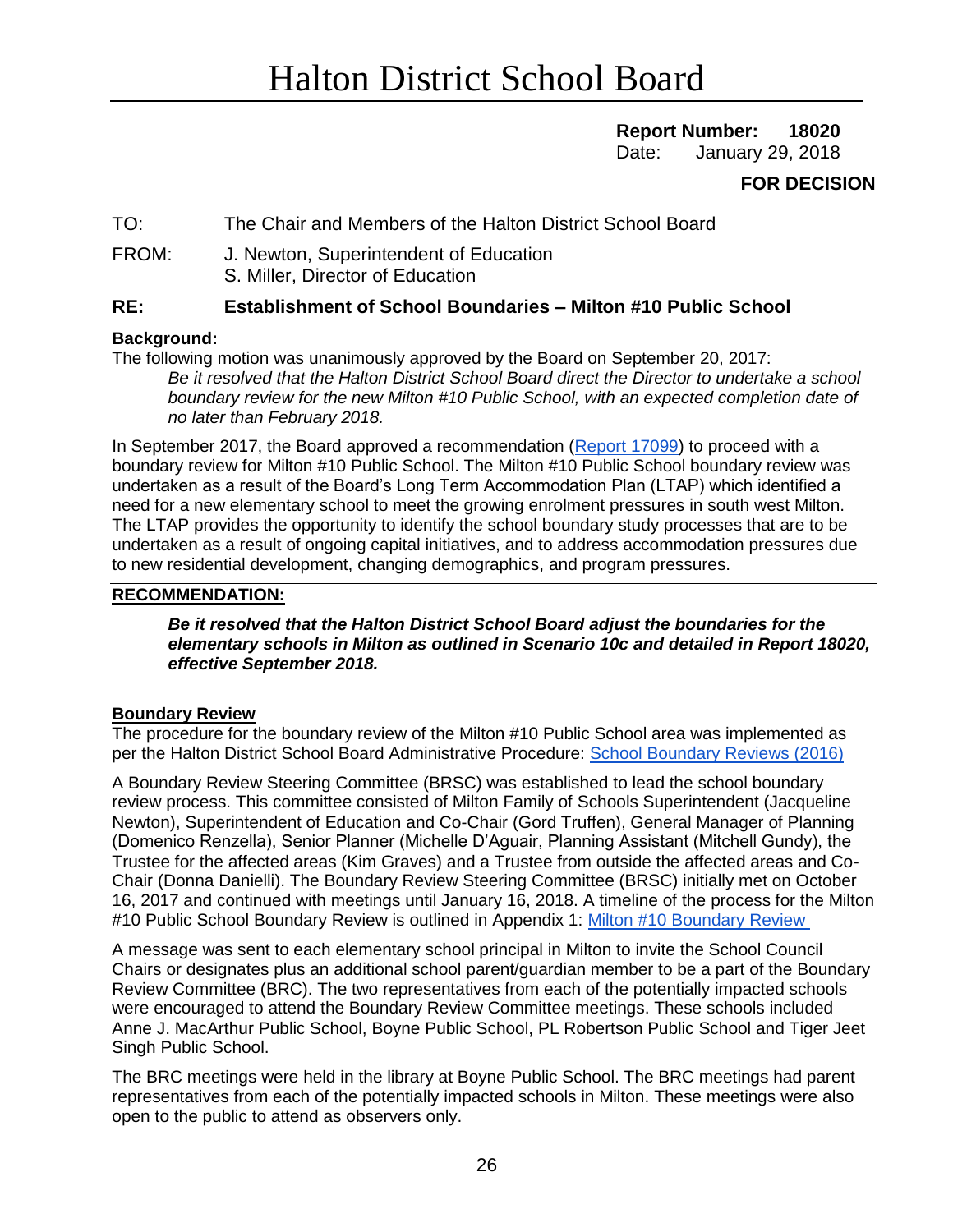The BRC had five meetings in the time period between October 24, 2017 and January 16, 2018. Board staff from the Planning Department, Superintendents and Trustees worked with the BRC parent representatives to provide them with information on each school affected by the boundary review. Some of the data that was examined by the BRC included:

- Enrolment data, on the ground capacity (OTG), % utilization, portable capacity;
- Information on elementary school programs, viable programs, transportation costs, walking distances for each school, etc.; and
- A ten year enrolment projection for each scenario proposed, including grade by grade breakdown by program.

Subsequent to every meeting, the presentation slides, minutes and scenarios continued to be posted on the Board's website [Milton Street Public School Boundary Review.](https://www.hdsb.ca/schools/Pages/School%20Boundary%20Reviews/2017-Milton-MiltonSW10ps.aspx) The following evaluation criteria were identified during the information process:

- English and French Immersion program viability
- Keeping families together as much as possible
- Multiple student moves for families
- Least disruptive to students
- Transportation factors including school bussing and parking lot traffic in each school community
- Proximity to schools with opportunities for walk-to schools being maximized, school routes safe, and natural boundaries incorporated into the proposed options

The BRC used the criteria as described in the HDSB Administrative Procedure: *School Boundary Reviews (refer to Appendices).* The BRC initially reviewed five (5) scenarios, as developed by the Boundary Review Steering Committee. Over the course of the following weeks, numerous other scenarios were generated and assessed as per the established criteria. A total of twenty two (22) scenarios were considered by the BRC. The pros and cons of each scenario was documented to encourage dialogue as noted in the minutes of each meeting and posted on the Board's website within 48 hours following each meeting.

The BRC used the criteria to reduce the number of viable scenarios. Throughout this process BRC school representative members consulted with their School Councils, school communities, school administrators, and Board staff to determine which criteria were held in highest regard. The BRC shared this information and utilized this data to determine the criteria that were deemed to be the most important in measuring the impact and effectiveness of boundary scenarios:

- *Proximity to schools (walking distances, safe school routes, natural boundaries)*
- *Balance of overall enrolment in each school in the review area to maximize student access to programs, resources, and co-curriculars*
- *Stable, long-term boundaries*

The BRC used the criteria to assess the scenarios and decided upon the four (4) that best met these standards. The four scenarios (1e, 8c, 10a and 10c) were selected for the public information and feedback as outlined in Appendix 2: [Four Scenarios for Public Information Feedback.](https://www.hdsb.ca/schools/Pages/School%20Boundary%20Reviews/2017-Milton-MiltonSW10ps.aspx)

Throughout the process, a "Question and Answer" icon was maintained on the Board website [Frequently Asked Q & A.](https://www.hdsb.ca/schools/Pages/School%20Boundary%20Reviews/2017%20Milton%20SW%2010%20PS/Frequently-Asked-Questions.aspx) These questions were generated both from discussion at the BRC meetings as well as questions that were raised by the public directly with Board staff including emails and the website. The minutes from each meeting and the various versions of the scenarios developed were posted on the website within 48 hours after the BRC meeting on the website tab -[-](https://www.hdsb.ca/our-board/Pages/Search.aspx?k=Milton#10%20boundary%20review) [Milton #10 Public School Boundary Review.](https://www.hdsb.ca/our-board/Pages/Search.aspx?k=Milton#10%20boundary%20review) A banner was also posted near the front entrance of each of the four elementary schools stating that "This school is under a Boundary Review. Refer to website for details [www.hdsb.ca"](http://www.hdsb.ca/)

On Tuesday, January 9, 2018, a Public Information Meeting was held at Boyne Public School. Invitations were provided for all families in the affected Milton elementary schools and sent through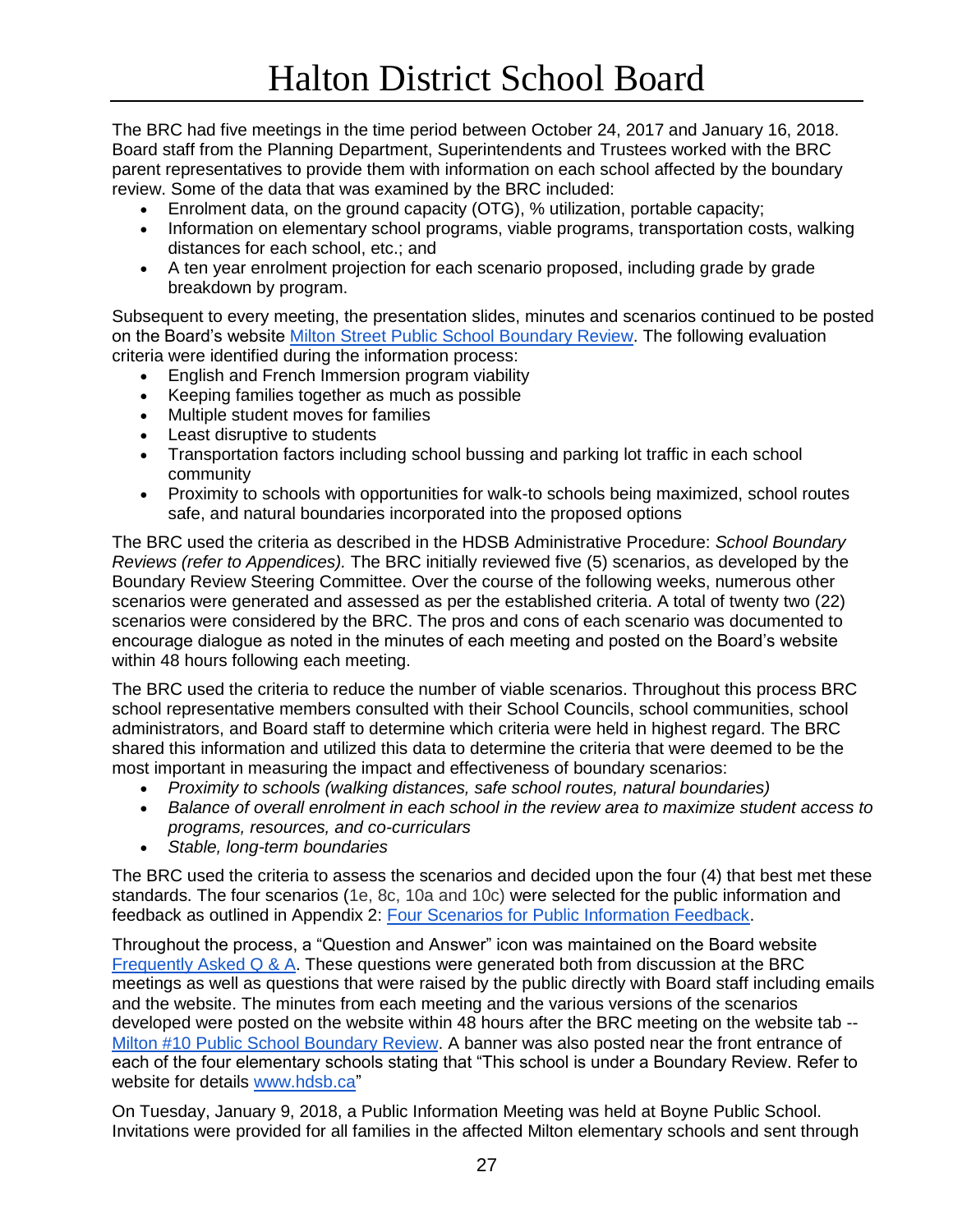Synrevoice emails. A copy of the [News Release: Public Information Invitation](https://docs.google.com/document/d/1cxHOdDnnFMWauFUiKYLBw61MKhnMSmyZB40SVol_6Zs/edit) was also posted on the Board website. The HDSB twitter feed also posted the invitation for all Milton residents. Approximately 40 people attended the January 9, 2018 Public Information Meeting. The audience also included the steering committee, several Milton administrators including the principal of Milton #10 Public School, two Town of Milton Councillors and Director Stuart Miller. The slide deck was also posted on the Board's website [Public Information Evening Slide Presentation.](https://www.hdsb.ca/schools/School%20Boundary%20Reviews/2017%20Milton%20SW%2010%20PS/meeting%205%20-%20January%209%202018.pptx)

At this meeting, Board staff and school representatives of the BRC shared information on the process, the recommended scenarios, responded to questions regarding the process and explained the feedback process. The public was asked to provide their insights on a feedback form in paper copy and/or directly on a link provided on the Board's website. In addition, school communities were asked to complete a feedback form collaboratively. All feedback was to be submitted by January 15, 2018 using the [Public Information Feedback Form.](https://www.hdsb.ca/schools/School%20Boundary%20Reviews/2016%20Milton%20MAR/HardCopyPublicConsultationFeedbackFormWEB.docx) The BRC received 42 responses to share with the Boundary Review Committee [Milton Boundary Review Feedback January 16, 2018.](https://docs.google.com/presentation/d/1JelECAgLOvPoCsLnsOn4KX04tlgmLyaklB0ZKyQMtsQ/edit?ts=5a5e95a9#slide=id.g2ee1c223c6_0_0)

Throughout the process, the BRC worked together to represent the views and perspectives of their school communities and to work towards recommendations to the BRSC that would best ensure a sustainable, viable community school offering programs for the students within each community.

The BRC had their final meeting on January 16, 2018 at Boyne Public School. The focus for this evening was to analyze the data from the Public Information Feedback responses regarding the four scenarios proposed and to recommend two scenarios for the Board Report -- Scenario 10a and Scenario 10c.

In the Board's previous boundary review for Martin Street Public School in 2016-2017, a robust discussion focused on reducing the enrolment pressures at the larger schools in Milton and in particular Escarpment View Public School, Anne J. MacArthur Public School, Tiger Jeet Singh Public School, Boyne Public School, and PL Robertson Public School. The Martin Street Public School Boundary Review Committee hoped that the upcoming Boundary Review study for the new Milton #10 school to open in September, 2018 would address some of the accommodation pressures in these schools. The current Milton #10 Boundary Review Committee did address this focus within the recommended scenarios.

To this end, the Boundary Review Steering Committee (BRSC) carefully studied the BRC recommendations, revisited the process and recommended to the Director that Scenario 10a and Scenario 10c met the criteria with optimal balance and viability for all the affected schools in the study. The BRSC felt that these scenarios would:

- **•** best meet the core criteria as established by the BRC;
- best respond to the consultation feedback; and
- would ensure sustainable and viable schools in the study area.

Subsequently, the Director and Administrative Council reviewed the recommendations from the Boundary Review Steering Committee. The rationale for Scenario 10c is as follows:

- addresses most of the criteria identified during the boundary review process;
- one of the four scenarios identified by the BRC and one of the two preferred options of the BRSC (10a and 10c)
- provides a balance of overall enrolment across schools in study area;
- attempts to keep families together regardless of program;
- provides room for growth at all affected schools; and
- addresses the warrant and recommendation in the Board motion.

Ultimately, the Director recommended the Halton District School Board adjust the boundaries for the elementary schools in Milton as outlined in **Scenario 10c** effective September 2018. While Milton #10 Public School is projected to open at 90% of OTG capacity and total capacity is projected to be exceeded by 2020 with either scenario 10a or 10c, the natural boundaries in 10c are more palatable for walk to school potential.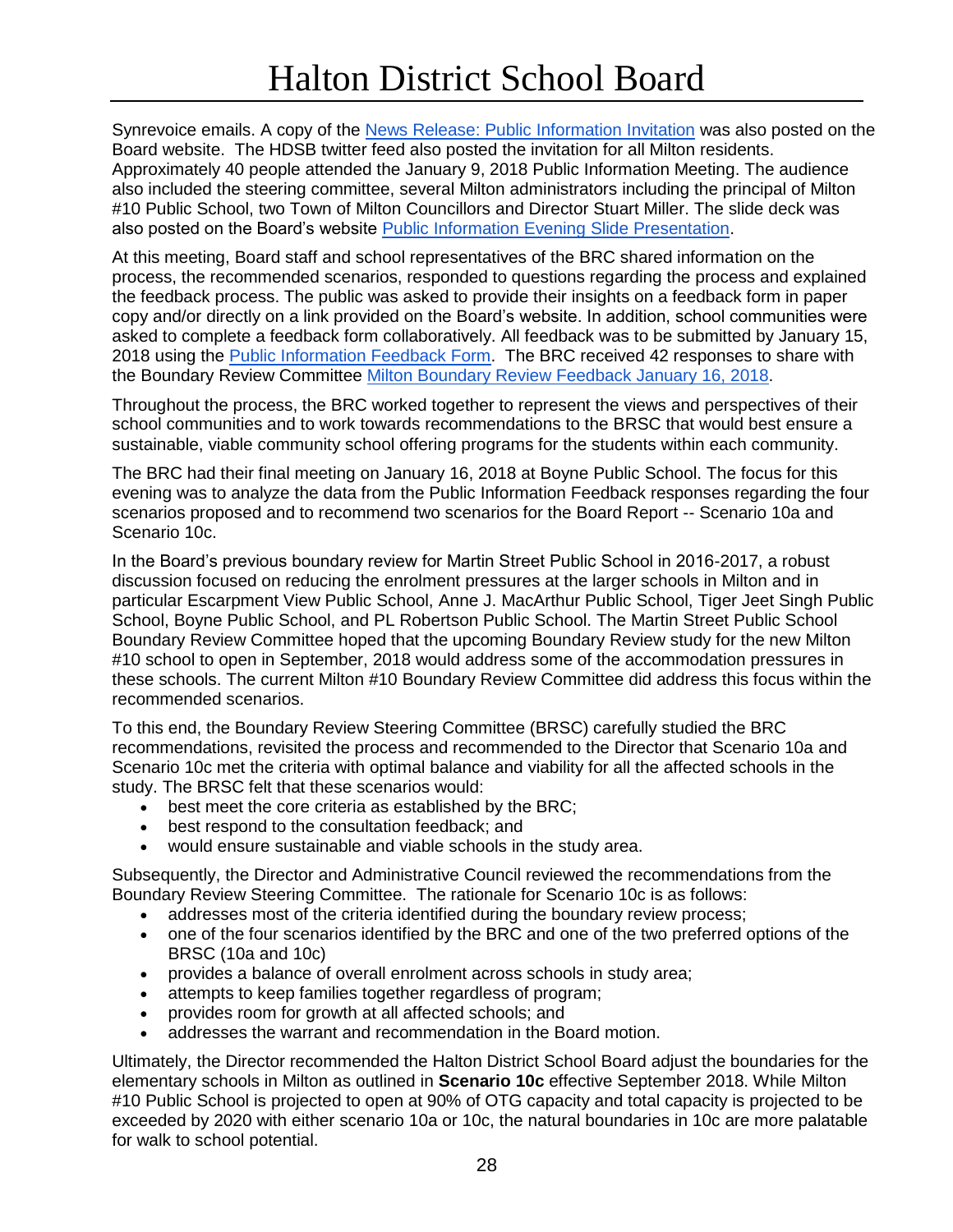Furthermore, with the Ministry's announcement on January 19, 2018 to fund the building of Milton #11 Public School for September 2019, the enrollment pressures at Milton #10 Public School will be addressed in this future boundary review study.

Board staff will continue to monitor enrolment projections and accommodation pressures in Milton through the annual review of the Long Term Accommodation Plan.

*Respectfully submitted,*

*Jacqueline Newton Superintendent of Education - Milton Family of Schools*

*Stuart Miller Director of Education* 

#### **Appendix 1: [Milton #10 Boundary Review](https://www.hdsb.ca/schools/Pages/School%20Boundary%20Reviews/2017-Milton-MiltonSW10ps.aspx)**

## **Appendix 2: [Final Four Scenarios](https://www.hdsb.ca/schools/Pages/School%20Boundary%20Reviews/2017-Milton-MiltonSW10ps.aspx) (1e, 8c, 10a, 10c)**

#### **[Scenario 1e](https://www.hdsb.ca/schools/School%20Boundary%20Reviews/2017%20Milton%20SW%2010%20PS/Scenario%201e.pdf)**

- Milton #10 Public School opens K to grade 7 with the English program in September 2018 with grade 8 in September 2019.
- Martin #10 Public School will have the FI program phased in starting with grade 2 in September 2018. One grade will be added per subsequent year.
- Current FI students will remain at Anne J. MacArthur Public School and PL Robertson Public School.

#### **Impact of Scenario 1e**

- Anne J. MacArthur Public School enrolments decrease.
- No significant relief in enrollment pressures at Boyne Public School, PL Robertson Public School or Tiger Jeet Public School.

#### **[Scenario 8c](https://www.hdsb.ca/schools/School%20Boundary%20Reviews/2017%20Milton%20SW%2010%20PS/Scenario%208c.pdf)**

- Milton #10 Public School opens K to grade 7 with the English program in September 2018 with grade 8 in September 2019.
- Martin #10 Public School will have the FI program phased in starting with grade 2 in September 2018. One grade will be added per subsequent year.
- Current FI students will remain at Anne J. MacArthur Public School and PL Robertson Public School.

#### **Impact of Scenario 8c**

- Anne J. MacArthur Public School enrolments decrease.
- No significant relief in enrollment pressures at Boyne Public School, PL Robertson Public School or Tiger Jeet Public School.

#### **[Scenario 10a](https://www.hdsb.ca/schools/School%20Boundary%20Reviews/2017%20Milton%20SW%2010%20PS/Scenario%2010a.pdf)**

- Milton #10 Public School opens K to grade 7 with the English program in September 2018 with grade 8 in September 2019.
- Martin #10 Public School will have the FI program phased in starting with grade 2 in September 2018. One grade will be added per subsequent year.
- Boyne Public School and Anne J. MacArthur Public School decrease in enrollments.
- Milton #10 Public School is projected to open at 90% of OTG capacity and total capacity is projected to be exceeded by 2020.